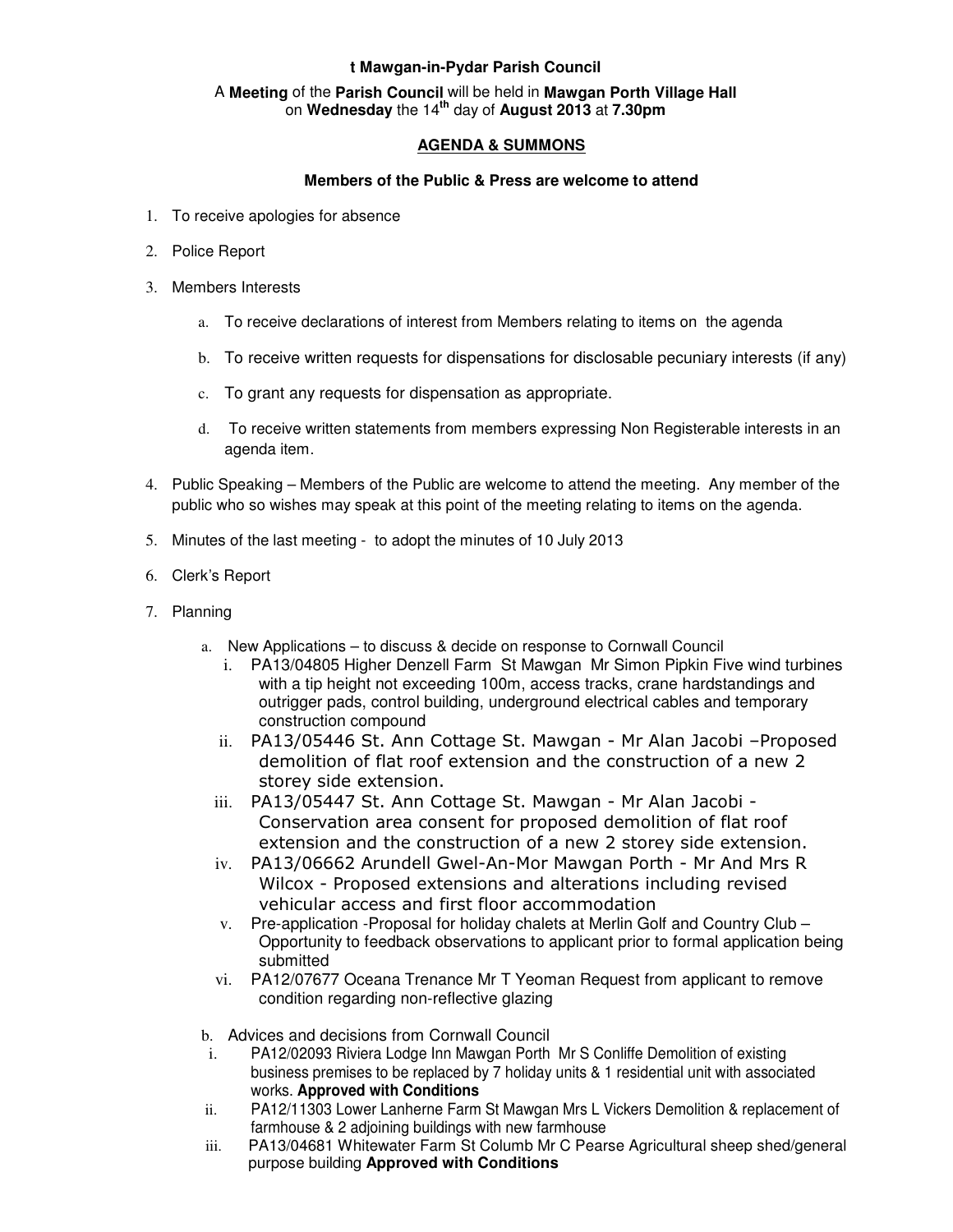- iv. PA13/04296 Pendorric St Mawgan Newquay Cornwall Mr Jelly Proposed front porch **Approved with Conditions**
- v. PA13/04800 Church Close Trevarrian TR8 4 AQ Mr & Mrs W Finnemore Certificate of lawfulness for the continued occupancy of residential dwelling without compliance with condition 5 (agricultural occupancy condition) of application no. 87/13/00488/F dated 23/06/87 **Granted (CAADs & LUs only)**
- vi. PA13/05142 Sand Dunes Mawgan Porth Mr M Al-Bader Construction of a replacement 2 storey dwelling with annex **Approved with Conditions**
- vii. PA/13/05630 Oak Villa St Mawgan Mr M Davies Application for non-material amendment following planning approval PA13/02781 (Reduction of ground floor bay window, use of stone & brick to front elevation, addition of window to front elevation at ground floor level) **Approved**
- c. To discuss Enforcement Issues To refer any new issues & updates i. Mower Shed update
- 9. Appointment of Councillors to Working Groups
- 10. Beach & Environment
	- a. Working Group Report Circulated
	- b. New bin inners required at beach
	- c. Brush needs cutting around old bus shelter at Mawgan Porth
	- d. New signs required eg. No camping
	- e. Business Contributions 2013-2014 Update
- 11. Amenities
	- a. Working Group Report- Circulated
	- b. Burial Ground Rabbits- To consider quote from ferret owner
- 12. Transport & Rights of Way
	- a. Bolingey Badger Survey Update
- 13. Reports to receive reports from meetings
	- a. Newquay & St Columb Community Network Circulated
	- b. MPVH meeting 11 July 2013 Circulated
- 14. Accounts To approve payment of accounts
- 15. Public Toilets To report emergency decision taken for Andrew Prouse to clean toilets at a cost of £10 per day during Cllr Fitters absence for 3 weeks
- 16. Correspondence for information All circulated
	- a. CC- Video From Mawgan Porth to Perranporth: a beach for every day of the week
	- b. CC- Town & Council Summit Event Saturday 21 September
	- c. REG Windpower Update re new planning application & communityfund
- 17. Correspondence for discussion & decision Circulated
	- a. CC Code of Conduct Consultation –Responses by 04 October 2013
	- b. CC- Neighbourhood Planning Sessions Cllrs to book direct
- 18. Any Other Business To advise of agenda items for the next meeting –